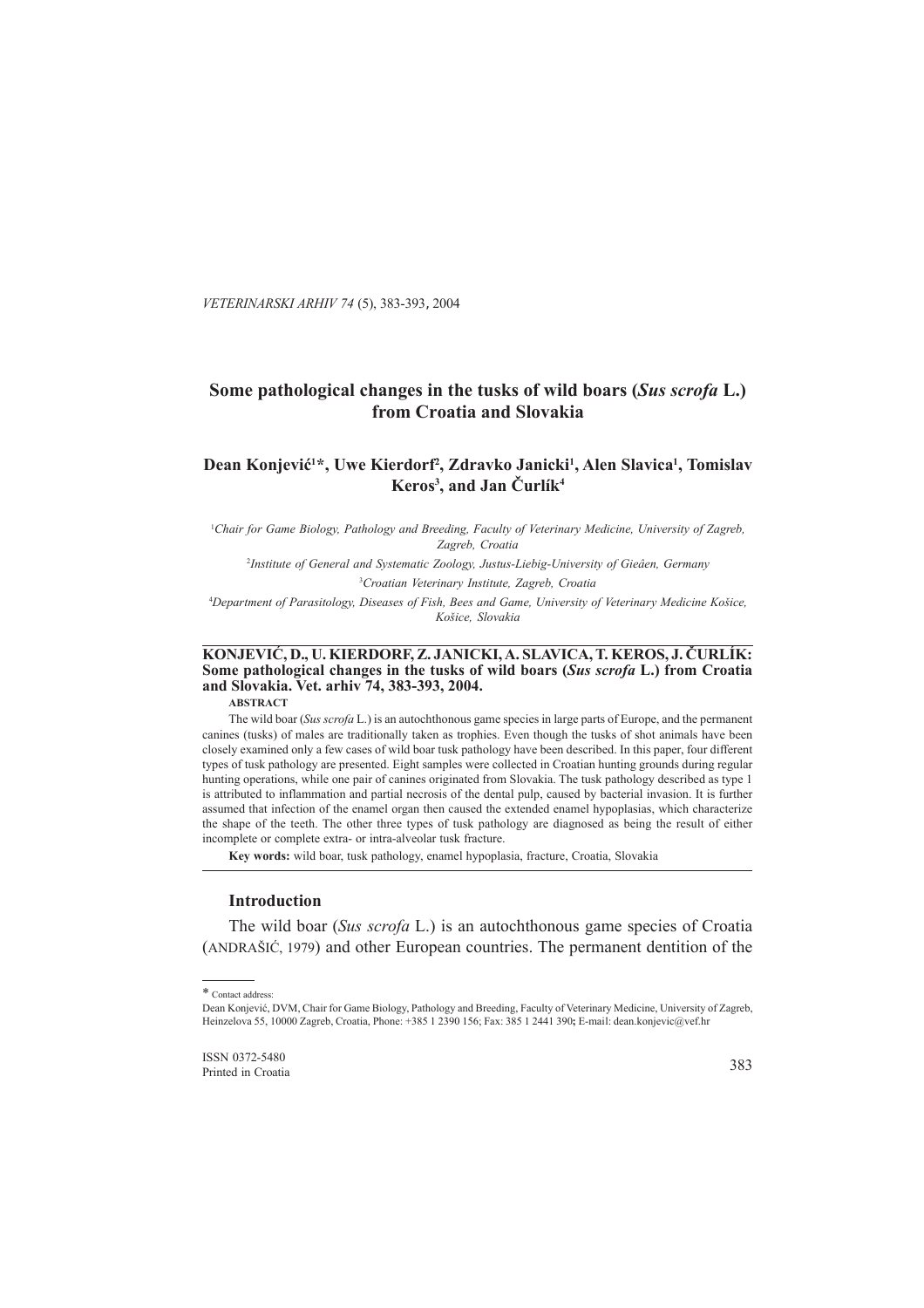omnivorous wild boar comprises 44 teeth (THENIUS, 1989), the dental formula being I3/3, C1/1, P4/4, M3/3 (WAGENKNECHT, 1979; HERRE, 1986; THENIUS, 1989). A characteristic of the wild boar dentition is the presence of large, rootless and continuously growing permanent canines (tusks) in males. Compared with rooted teeth, continuously growing teeth are able to repair more actively and effectively due to their rich blood supply and the constant availability of formative tissues at their base (MILES and GRIGSON, 1990).

The normal growth of wild boar tusks compensates for the loss of enamel and dentine caused by constant wear between upper and lower canines. When the upper canine is absent the lower canine can reach an enormous length. Wild boar tusks are powerful weapons used against other males in aggressive encounters in the mating season. Boars also use their tusks to mark trees during that period. The risk of tusk injuries is therefore highest during that time of the year. Wild boar tusks are collected as trophies (FRKOVIĆ, 1989) and are therefore closely examined by hunters. Despite this, only a small number of cases of tusk abnormalities in wild boar have been reported in the scientific literature (PÁLAŠTHY and PÁLAŠTHY, 1989, 1990, 1991, 1992; KIERDORF and RÜHE, 2002; KIERDORF and KIERDORF, 2003). Knowledge of the variation in dentition and dental pathology is an important component of zoological and medical research. In this paper we present four different types of abnormality of permanent canines in male wild boars from Croatian and Slovakian hunting grounds, and discuss the possible pathogenesis of the malformations.

# **Materials and methods**

All samples were opportunistically collected during regular hunting operations in the years 1999-2001 from free-living wild boars. Eight out of nine samples were collected in Croatian hunting grounds and one in Slovakia, thanks to the generosity of local hunters. All canines were already extracted from the jaws according to instructions for trophy preparation (FRKOVIĆ, 1989). Age estimation in the boars was performed based on the length of the whetting (occlusal) surfaces of the lower tusks and by applying the methods of Bieger and Brandt (WAGENKNECHT, 1979; FRKOVIĆ, 1989). The average value obtained by these methods was taken as the age at death of the respective individual. All samples were examined macroscopically and compared with previously reported pathology on the tusks of wild boars, elephants and hippopotamuses.

384 *Vet*. *arhiv 74* (5), 383-393, 2004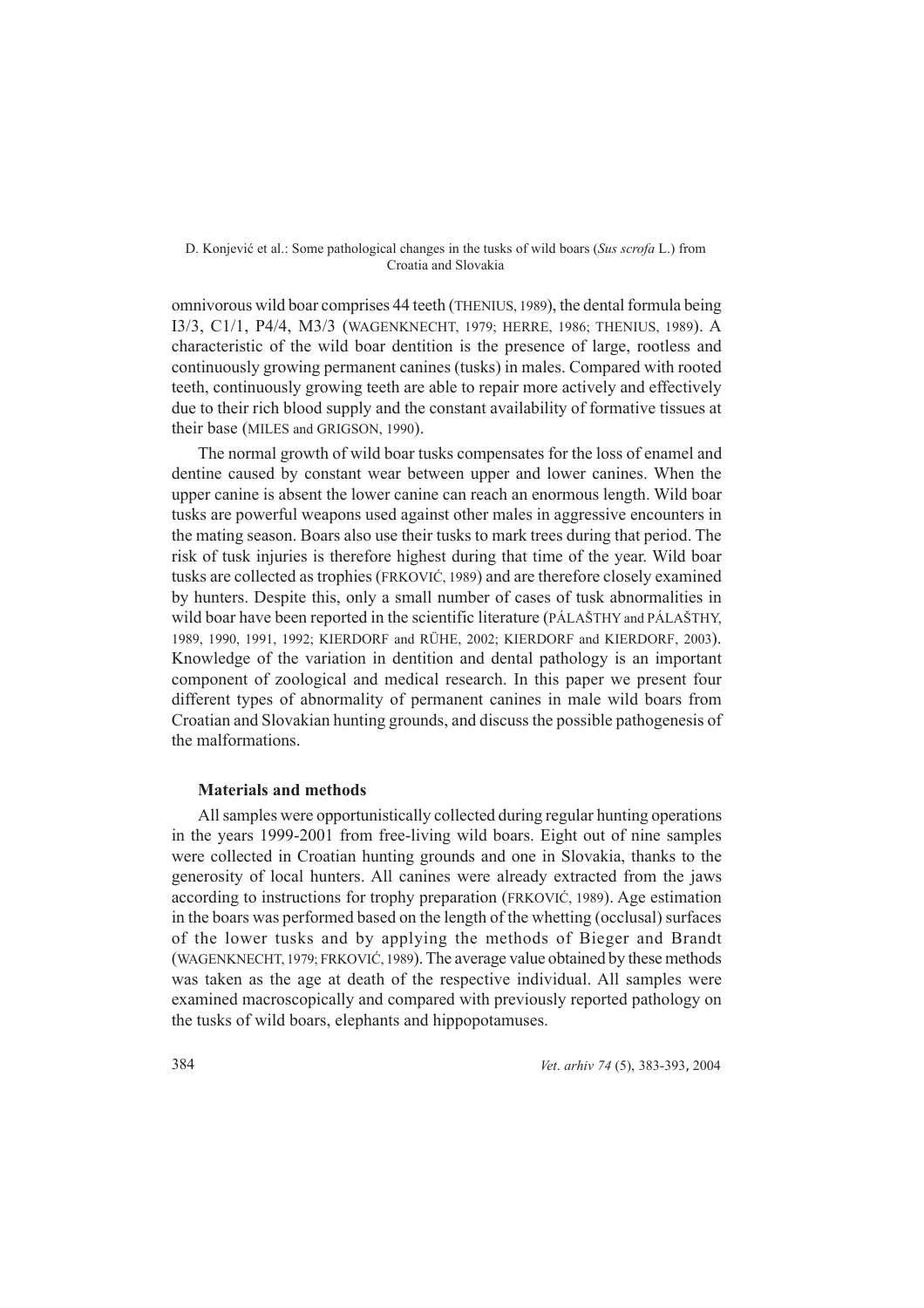## **Results and discussion**

*Type 1*. Six sets of tusks were obtained from wild boars shot during regular hunting operations in the area of Petrinia (Croatia,  $n = 5$ ) and the area of Remeniny, near Vranov (Slovakia,  $n = 1$ ). Age of the boars was estimated at 4-5 years. A major characteristic of most of these tusks is a distinct ledge that separates a coronal portion with normal circumference from an apical tooth portion with reduced circumference, as is illustrated in Fig. 1. In four of the six samples a ledge was present in both upper and lower tusks, whereas in the other two only the lower tusks exhibited this anomaly. In one sample the anomaly was placed unilaterally, only on the right side of the jaw. The ledges were mostly of a symmetrical nature in a tusk pair. The positions of the ledge along the long axis of the tusks varied among the individuals, as did the distinctness of the ledge, being dependent on 1) the time during odontogenesis when the insult to the secretory ameloblasts had occurred, and 2) the age of the respective wild boar and thus the wear state of its tusks. With ongoing attrition, a ledge present in a tooth will attain an increasingly incisal position. Along with this "distal shift" of the ledge, the risk of fracturing of the respective canine is likely to increase (as seen in three samples), since the hypoplastic area is very probably a zone of reduced resistance to mechanical forces. Contrary to the situation in the lower tusks, the ledges present in the upper tusks did not completely encircle the tooth (Fig. 1), which is explained by the fact that contrary to the lower canines, the enamel covering of upper tusks is typically confined to the anterior and lateral aspects of the tooth (THENIUS, 1989). In the affected lower canines the whetting surfaces exhibited a cleft-like opening leading into the pulp cavity. In contrast, the whetting surfaces of the upper canines were closed, even though some of them exhibited the changes in their apical portion (Fig. 2). Post-mortal splitting of the left lower tusk in one specimen had exposed a plug of reparative dentine that completely separated apical from coronal portion of the pulp cavity (Fig. 3). In one specimen the basal tooth portion exhibited signs of resorption, which indicates an inflammation of the periodontal tissue (Fig. 4). Macroscopic inspection of these tusks revealed an extended enamel hypoplasia, i.e. a quantitative defect in the enamel covering. Such hypoplastic lesions point to a disturbance of the process of enamel matrix formation by secretory ameloblasts (SCHROEDER, 1991). PÁLAŠTHY and PÁLAŠTHY (1991) and KIERDORF and KIERDORF (2003) have previously reported enamel hypoplasias in wild boar tusks, corresponding to the cases described here. Enamel

*Vet*. *arhiv 74* (5), 383-393, 2004 385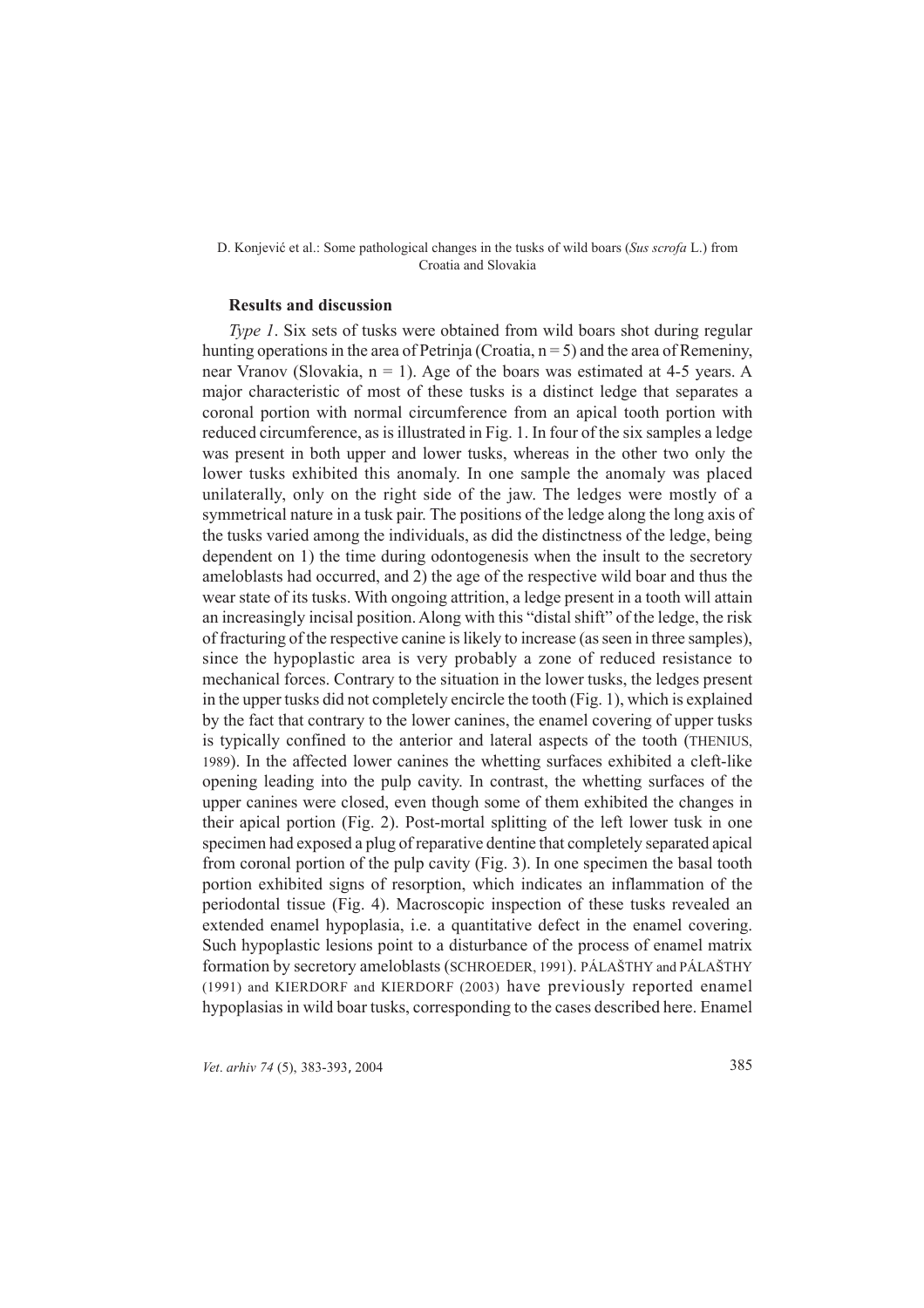

D. Konjeviæ et al.: Some pathological changes in the tusks of wild boars (*Sus scrofa* L.) from Croatia and Slovakia

Fig. 1. Altered tusks of wild boar. Note the distinct ledge in apical portion of the mandibular and maxillary canines.



Fig. 2. The upper canines of wild boar with a distinct ledge in apical portion. Note the closed whetting surface (A).

386 *Vet*. *arhiv 74* (5), 383-393, 2004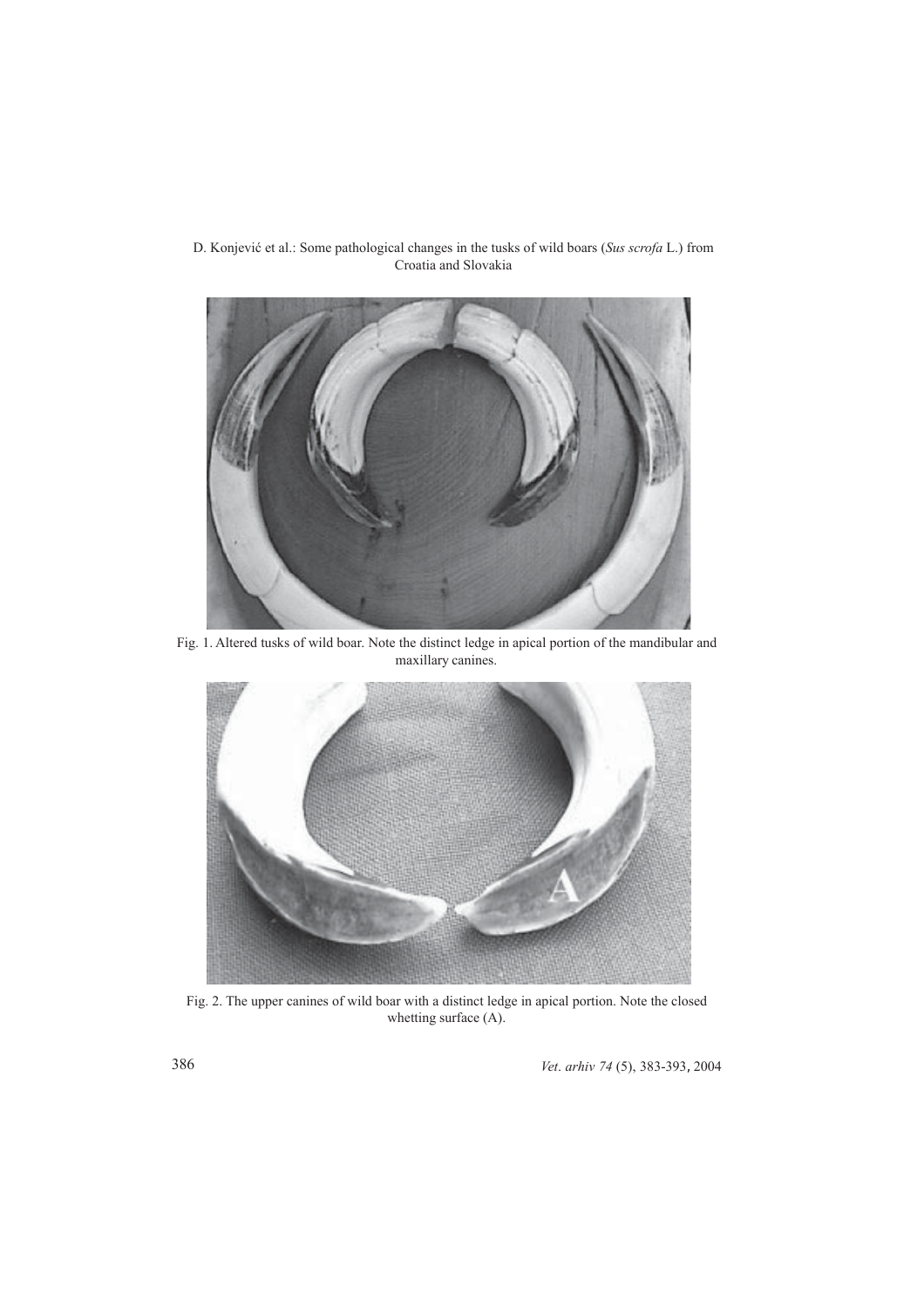

Fig. 3. A plug of reparative dentin (A) separating apical from incisal portion of a wild boar tusk



Fig. 4. Signs of inflammatory resorption (A) on the basal portion of the lower canine of wild boar

*Vet*. *arhiv 74* (5), 383-393, 2004 387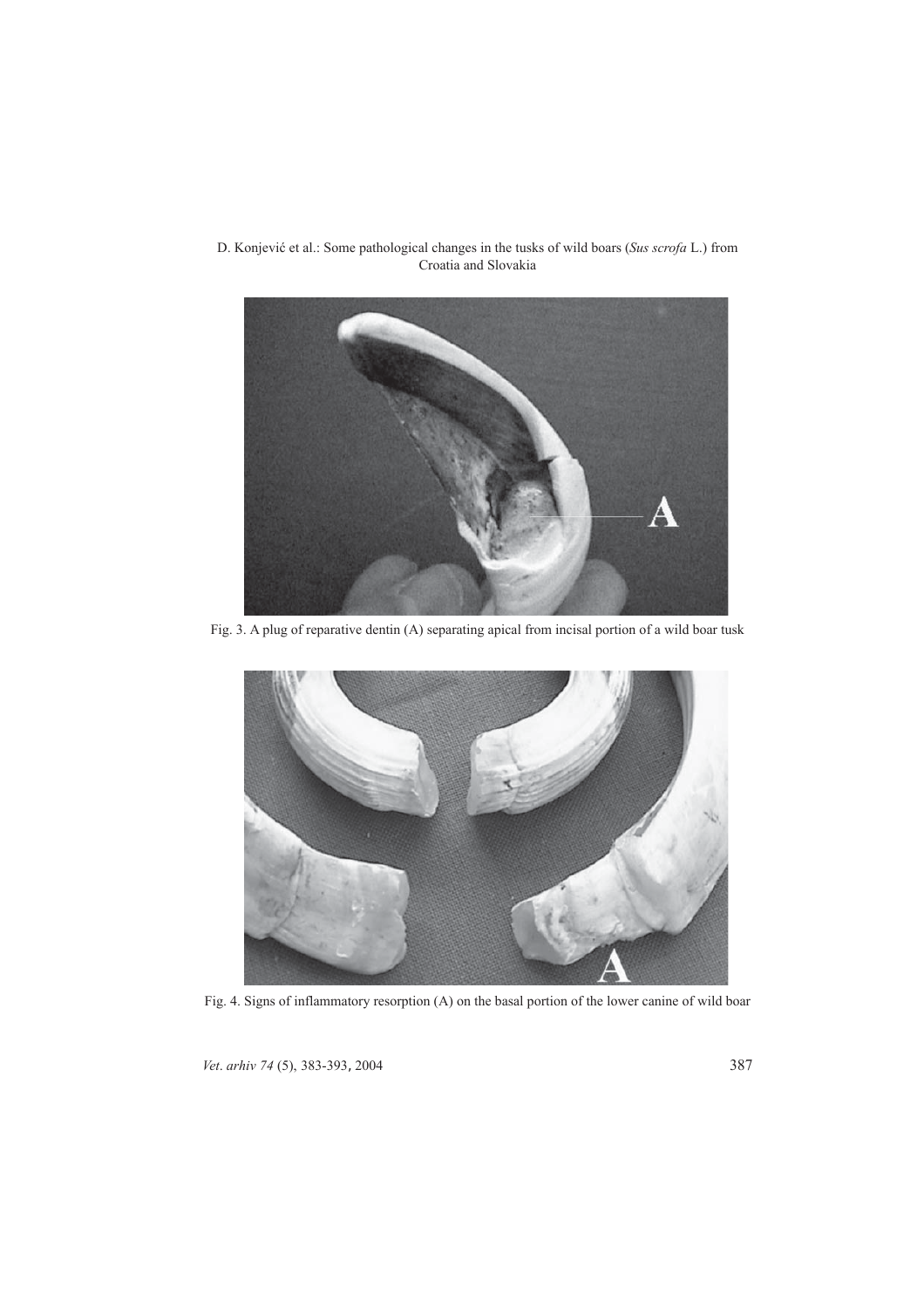

Fig. 5. The apical portion of the left upper canine. A: marked disruption in the enamel cover; B: irregularly shaped mass of reparative tissue; C: rod-shaped continuation of the dentine with circular opening.



Fig. 6. Incomplete extra-alveolar fracture of left lower canine of a wild boar. Note the fracture lines in the enamel cover (A) and loss of occlusal surface (B).

388 *Vet*. *arhiv 74* (5), 383-393, 2004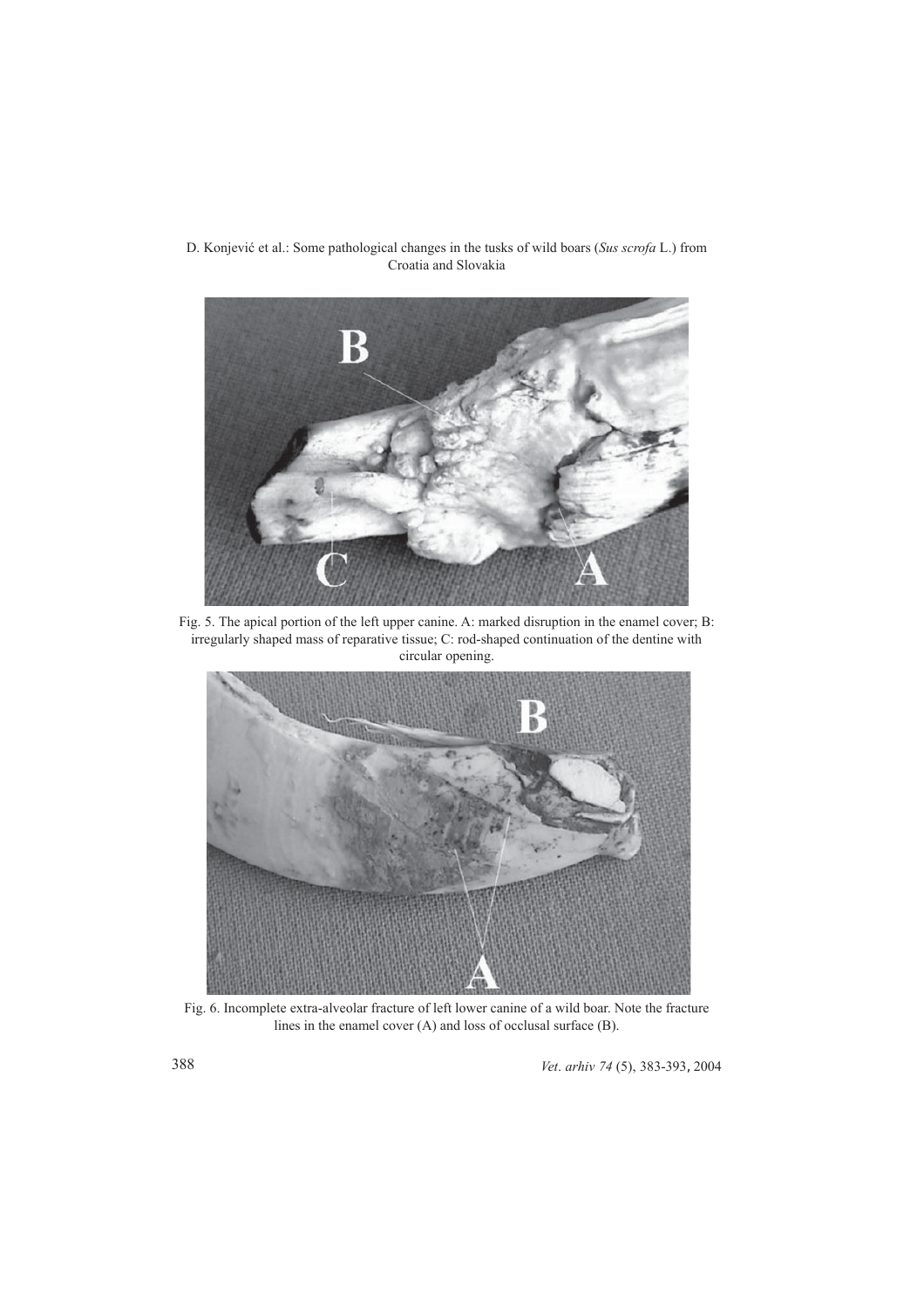hypoplasias are regarded as sequelae of the pathological changes of the dental pulp, denoting infection also of the enamel organ of the tusks, which, contrary to the situation in rooted teeth, remains active throughout life. Exposure of the pulp of wild boar tusks through openings in the dentinal wear surface has previously been described by PÁLAŠTHY and PÁLAŠTHY (1989; 1990; 1991; 1992) and KIERDORF and KIERDORF (2003). These authors assumed that this condition was most likely caused by insufficient formation of secondary dentine underneath the whetting surface of the tusks. Deposition of both secondary and tertiary dentine occurs as a response of odontoblasts to the dentinal irritation caused by attrition (MURRAY et al., 2003). If for any reason the production of these types of dentine ceases or the rate at which they are laid down does not keep pace with the removal of the dentine at the whetting surface, the pulp cavity will be opened.

Pulp exposure causes bacterial invasion and subsequent inflammation of the pulp, and can lead to partial or complete pulp necrosis (PRAPANPOCH et al., 1992; HARRAN-PONCE et al., 2002; LOVE and JENKINSON, 2002). Exposure and inflammation of the pulp, however, also induces a tissue response aimed at a recovery of the pulp. In teeth of continuous growth, like the tusks of elephants and hippopotamuses, the ability of the pulp for such repair processes is particularly pronounced, as is evidenced by the impressive cases of tusk repair following fracture and purulent inflammation compiled by MILES and GRIGSON (1990). A crucial step in this repair process is the deposition of reparative dentine, which is sometimes produced in very large amounts.

Formation of a plug of reparative dentine separating an incisal from an apical portion of the pulp cavity, which was observed in one left lower tusk (Fig. 3) and two upper tusks, matches observations on the lower tusks of a wild boar in Germany (KIERDORF and KIERDORF, 2003). This feature is interpreted as an attempt to demarcate the vital apical pulp moiety from the incisal, necrotic one. According to the above view, pulp inflammation and partial necrosis occurred as a consequence of insufficient dentine apposition underneath the whetting surface and subsequent opening of the pulp cavities of the wild boar tusks.

A further possible route of infection is indicated by LOVE and JENKINSON (2002), who described pulpitis and pulp necrosis as a consequence of bacterial invasion of dentinal tubules and diffusion of bacterial products through these tubules into the pulp. If unchecked, the infection can spread into the periodontal tissue. A prerequisite for this route of infection to occur is that at least some of the dentinal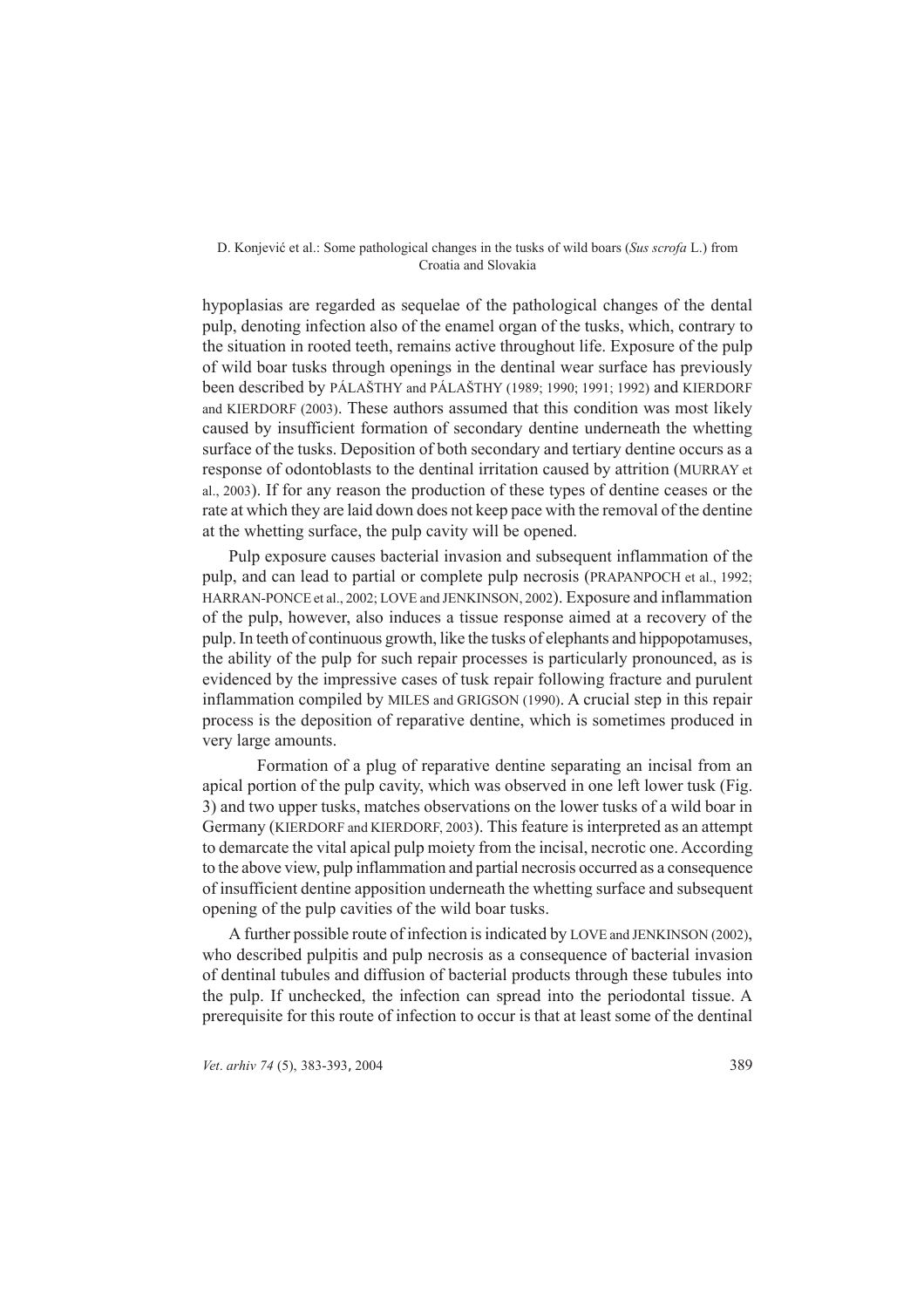tubules remain patent and are not obliterated as a reaction to dentinal irritation (SCHROEDER, 1991). If pulpal infection had occurred in either of these two ways, pulp necrosis would have prevented further dentine apposition underneath the whetting surface of the tusk. This would, in consequence, have led to an opening of the pulp cavity with ongoing attrition.

The symmetrical nature of these pathological changes excludes mechanical trauma as a causative agent.

*Type 2.* During the 2001 hunting season a boar with mass of 240 kg was shot in the area of Petrinja (Croatia). The individual's age was estimated at 7-8 years. The left upper canine exhibited a defect in its apical portion, while the other canines appeared normal. The pathological alterations of the left upper canine (Fig. 5) comprised a marked notch in the enamel cover as a consequence of an incomplete fracture (infraction), the presence of an irregularly shaped mass of reparative tissue (probably reparative dentine), and of a rod-shaped continuation of the dentine with a circular opening. The fracture line was most pronounced laterally and became less marked in a medial direction. This suggests that the traumatic impact on the tooth was exercised from lateral. The infraction affected the portion of the tusk located within the alveolus. Following the terminology of PÁLAŠTHY and PÁLAŠTHY (1991) we can therefore speak of a case of incomplete intra-alveolar fracture. It may be assumed that the infraction affected both enamel and dentine and went along with some dislocation of the fracture ends and exposure of the pulp cavity. The absence of enamel apically to the fracture line suggests partial destruction and dysfunction of the enamel (dental) organ as a consequence of the infraction and its sequelae (infection, inflammation and resorption). In places, traces of external resorption were present on the surface of the apical tooth portion, paralleling findings in cases of trauma to the periodontium of rooted teeth (ANDREASEN, 2003; BHAT et al., 2003).

Formation of the reparative dentine would constitute a case of hypertrophic tissue response caused by the severe irritation (and inflammation) of the dental pulp. The reparative tissue was most pronounced on the anterior and lateral aspects of the canine, suggesting that these were the areas of most intense damage to the dental pulp and consequent disturbance of pulp organization. This would accord with the view that the impact on the tooth came from lateral.

A major feature of the tusk was the presence of two separate growing ends, each with its own pulp cavity. The larger, medially located growing end was laterally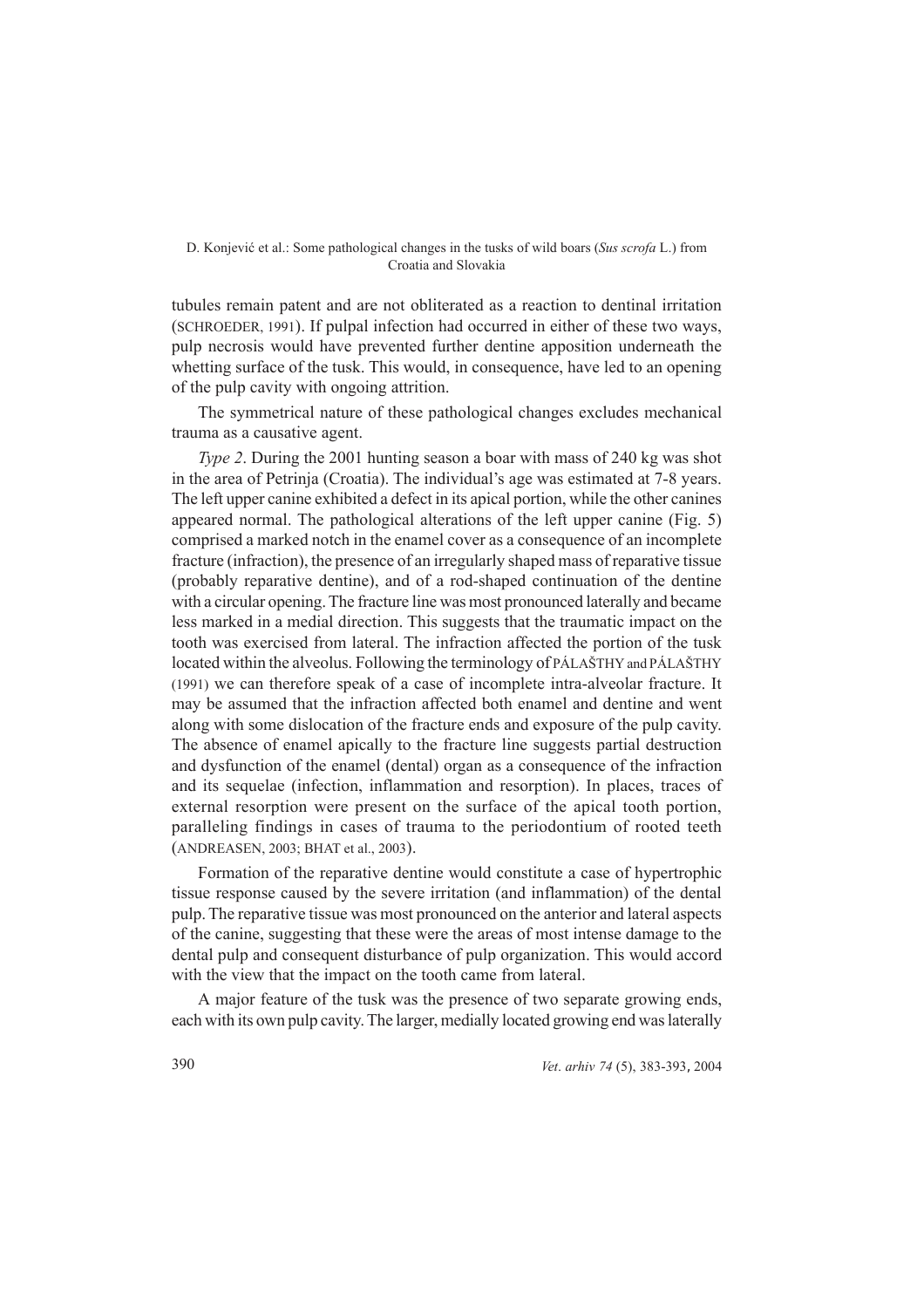compressed and exhibited a longitudinal furrow. The smaller one ("C" in Fig. 5), which emanated from the mass of reparative tissue, possessed a circular opening. The presence of two growing ends suggests that in the course of re-establishment of pulp integrity a longitudinal splitting of the proximal tusk portion had occurred. As a consequence of this splitting, an additional small tusk ("C") began to form. The pathological changes reported for the wild boar tusk resemble quite closely those described for incompletely fractured elephant tusks by MILES and GRIGSON (1990), where the formation of additional small tusks has also been observed.

*Type 3.* A male boar with mass of 160 kg and aged 5 years was shot in the winter of 1999 in the area of Glina (Croatia). This individual exhibited an extraalveolar infraction of the lower left canine and a complete loss of the occlusal surface of the upper and lower left canines (Fig. 6). The location of a fracture line in the enamel cover of the incisal part of the tooth (on the front side) suggests that the traumatic impact came from anterior. The impact was not severe enough to cause a complete fracture but led to an abnormal growth of the tooth. In principle, fractures of the coronal parts of the teeth can be classified into 1) fractures involving the enamel only, 2) fractures involving enamel and dentine, and 3) complicated fractures involving enamel, dentine and pulp (PINDBORG, 1970). If the traumatic impact was not of sufficient intensity to cause major displacement of the fragments, these can be re-united by dentine. A prerequisite for such reparative processes is that the dental pulp has survived the impact. A repair of the enamel lesions is, however, not possible. POPOWICS et al. (2001) noted that tooth fracture usually leads to changes in occlusal morphology of the teeth. In line with this statement, we observed the lack of a whetting surface on both the upper and the lower left canine due to the changes in tooth position.

## **Conclusion**

The types of wild boar tusk pathology described here illustrate the remarkable potential of the tusk pulp to initiate and maintain repair processes. Our findings are parallel with observations on tusks of other species, e.g. in elephants and hippopotamuses, which also exhibit a high repair potential. The complete absence of upper canines reflects negatively on animal condition because the growth potential of the lower tusks can cause injuries of the upper jaw and interrupt the normal feeding process.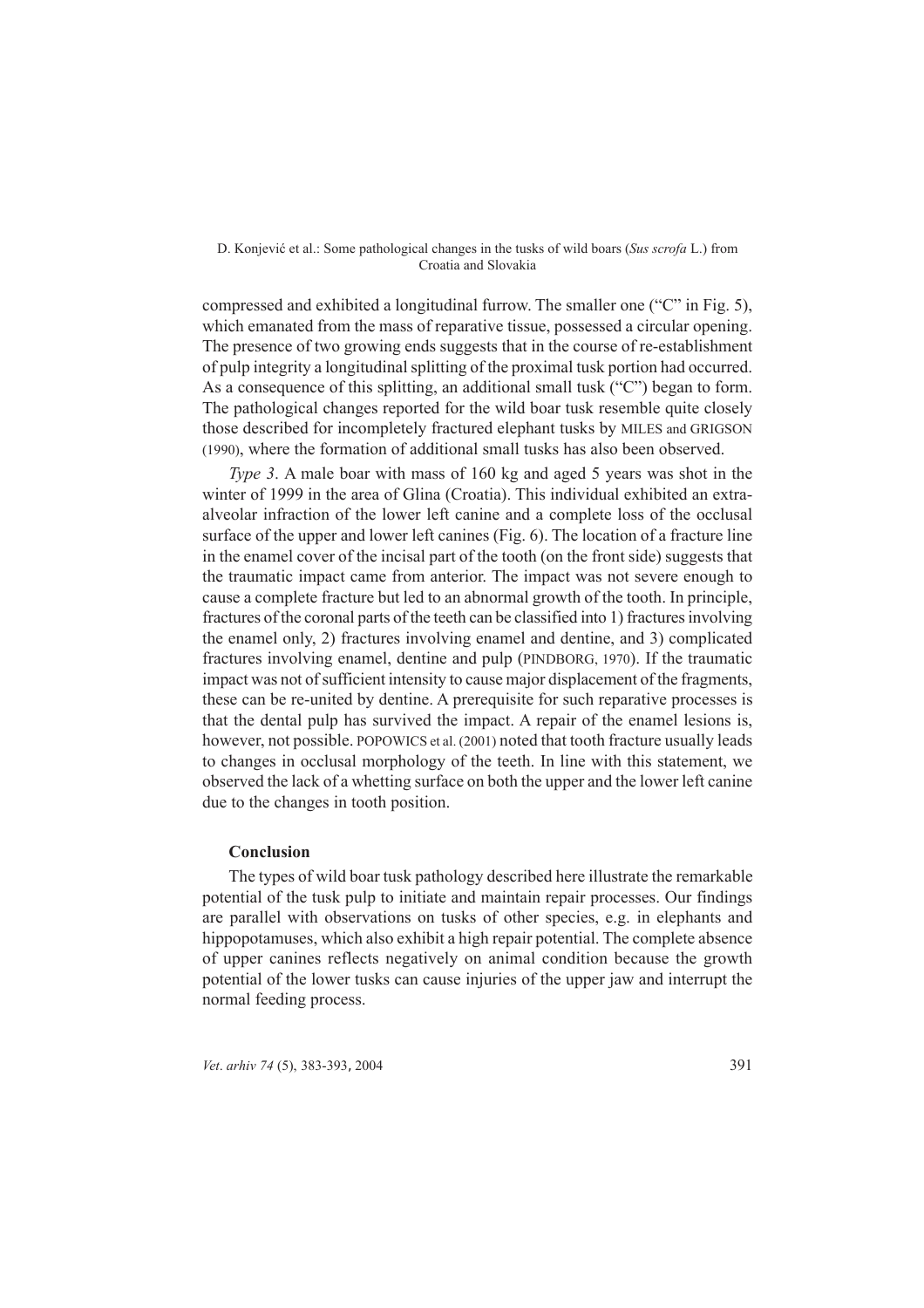The most frequent influence of wild boar canines' pathology is manifested on their trophy values, as they are usually described as atypical and therefore cannot be evaluated. In other cases abnormal tusks exhibit smaller trophy value due to their temporary growth interruption. Further studies are encouraged to document the full spectrum of pathological changes in wild boar tusks and to establish the frequencies of different types of tusk pathology, in order to assess the influence of such pathology on individuals and on the whole population.Fig. 6. Incomplete extra-alveolar fracture of left lower canine of a wild boar. Note the fracture lines in the enamel cover (A) and loss of occlusal surface (B).

## **References**

ANDRAŠIÆ, D. (1979): Zoologija divljaèi i lovna tehnologija. SNL, Zagreb, Hrvatska.

- ANDREASEN, F. M. (2003): Transient root resorption after dental trauma: the clinicians dilemma. J. Esthet. Restor. Dent. 15, 80-92.
- BHAT, S. S., S. S. SHARAN, I. MADAN (2003): Healing of root resorption: a case report. J. Clin. Pediatr. Dent. 27, 235-238.
- FRKOVIÆ, A. (1989): Lovaèke trofeje: obrada, ocjenjivanje i vrednovanje, Evropska divljaè. Lovaèki Savez Hrvatske, Zagreb, Hrvatska.
- HARRAN-PONCE, E., R. HOLLAND, A. BARREIRO-LOIS, A. M. LOPEZ-BECEIRO, J. L. PEREIRA-ESPINEL (2002): Consequences of crown fractures with pulpal exposure: histopathological evaluation in dogs. Dent. Traumatol. 18, 196-205.
- HERRE, W. (1986): Sus scrofa Linnaeus, 1758 Wildschwein. In: Handbuch der Säugetiere Europas, Band 2/II Paarhufer – Artiodactyla. (Niethammer, J., F. Krapp, Eds.). Aula, Wiesbaden, Deutschland, pp. 36-66.
- KIERDORF, H., U. KIERDORF (2003): Abnormal lower tusks in a male wild boar (*Sus scrofa* L.). Z. Jagdwiss. 49, 150-155.
- KIERDORF, H., F. RÜHE (2002): Tetrazyklinmarken an den permanenten Eckzähnen von Wildschwein-Keilern (*Sus scrofa* L.). Z. Jagdwiss. 48, 114-118.
- LOVE, R. M., J. F. JENKINSON (2002): Invasion of dentinal tubules by oral bacteria. Crit. Rev. Oral. Biol. Med. 13,171-183.
- MILES, A. E. W., C. GRIGSON (1990): Colyer's Variations and Diseases of the Teeth of Animals, Revised ed. Cambridge University Press, Cambridge, UK, pp. 404-419.
- MURRAY, P. E., I. ABOUT, P. J. LUMLEY, J. C. FRANQUIN, L. J. WINDSOR, A. J. SMITH (2003): Odontoblast morphology and dental repair. J. Dent. 31, 75-82.
- PÁLAŠTHY, J., S. PÁLAŠTHY (1989): Regenerácia diviaèieho kla (dentes canini) u svine divej (Sus scrofa) po trieštivej fraktúre. Zborník Vyhodoslov. Múzea. Prírod. Vedy 30, 99-102.